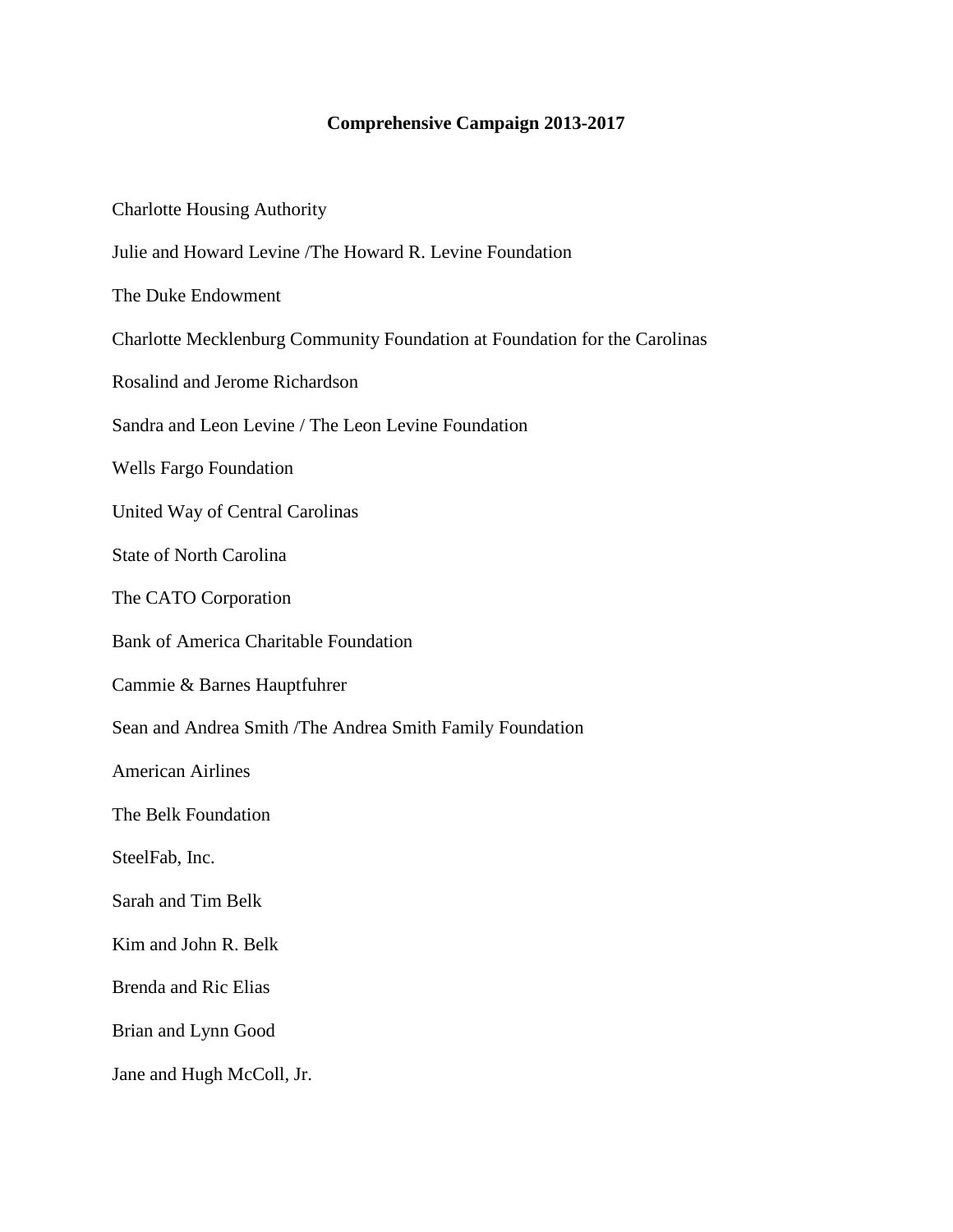American Airlines in honor of Terri Pope Anne and Robert Schleusner Sisters of Mercy of NC Foundation A Way Home Housing Endowment The Longleaf Fund Philip Van Every Foundation Kathy and Todd Mansfield Fifth Third Bank Rosalyn Allison-Jacobs and David Jacobs Merancas Foundation Julie and David Sheffer Kathryn and Darren Ash Crandall and Erskine Bowles Mary Anne Dickson Dionne Nelson Sally and Russell Robinson Foundation for a Healthy Carolina Movement Mortgage Reemprise Fund UTC Aerospace Systems David Jones and Randall Morrow Liz and Lane Faison Miles McClellan Construction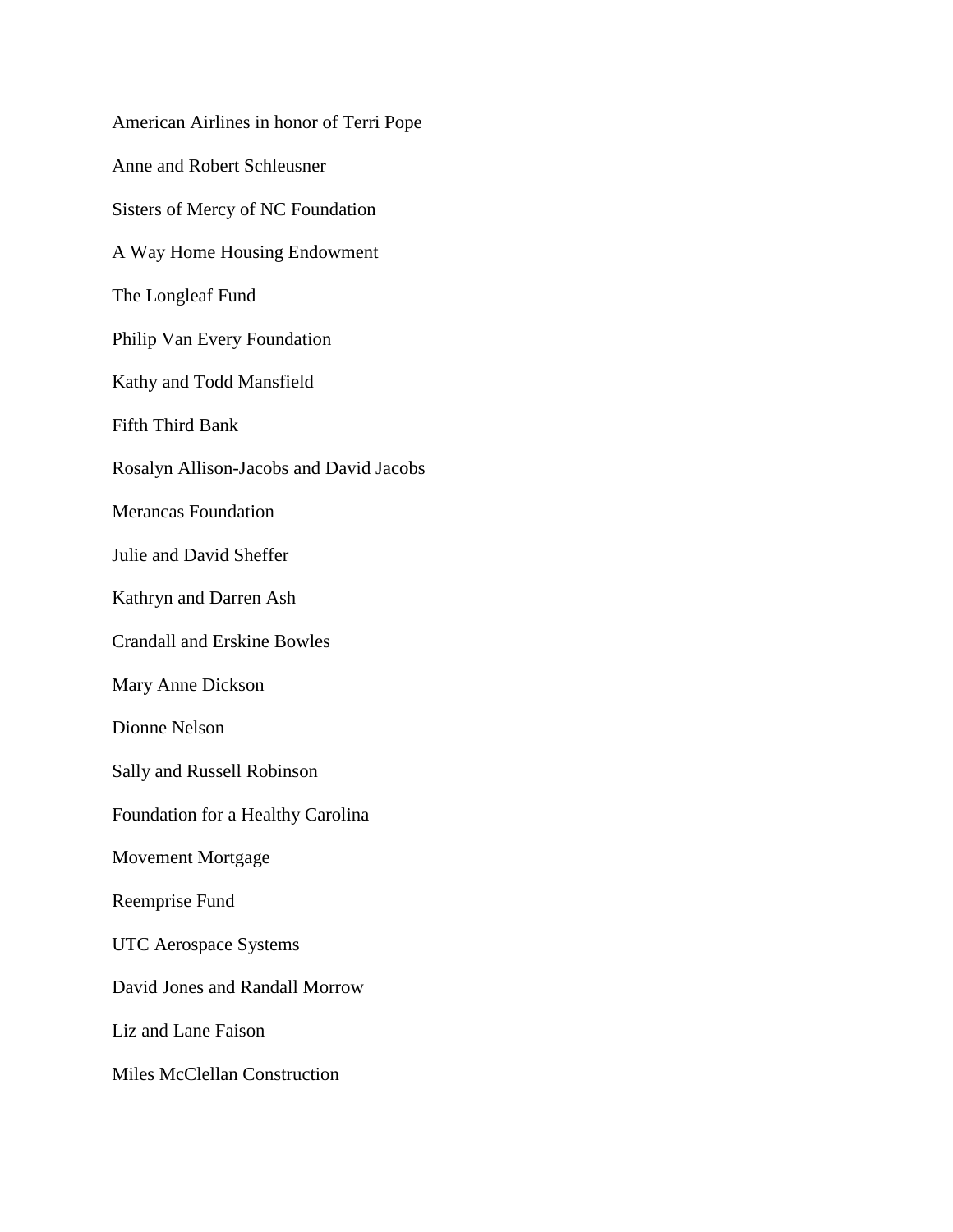Peggy and Bob Culbertson WEAVERCOOKE Construction BB&T

Steve Keckeis

Jo and Mike Rizer

Alpha & Omega Foundation

Fifth Third Foundation

Penny and Matt Hawkins

Leslie and John Culbertson

Andre Hester

Sarah and Allen Shifflet

Leeper Construction Co.

Jane and Marc Gustafson

Jada and Lionel Mock

Tim and Carol Lowe

Anne and Scott Perper

CohnReznick

The Crosland Foundation

Messer Construction Co.

Ellen and Warren Holland

Ellen Rogers

Brett Tempest and Tina Kiehn

Jim Thompson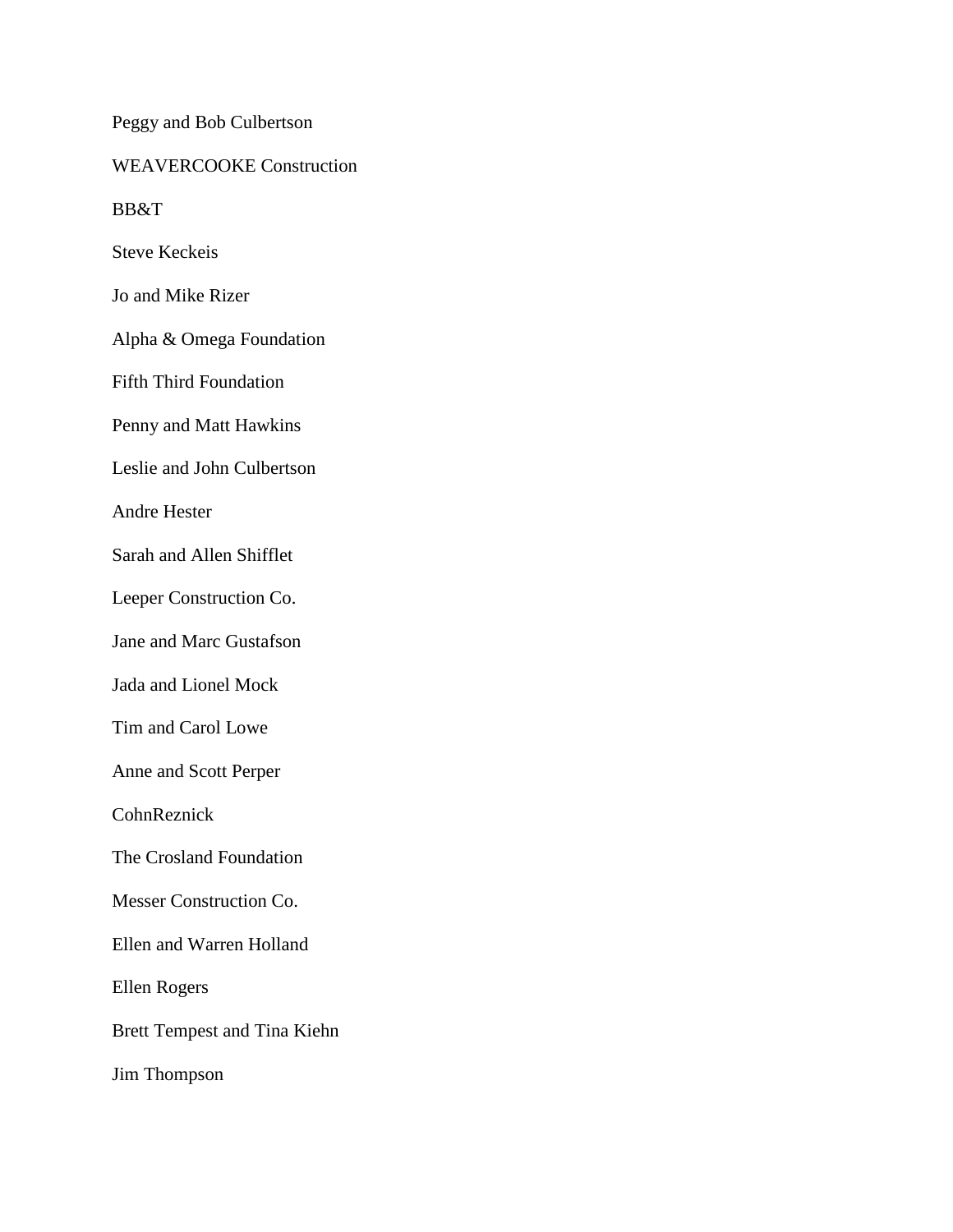Laura and Nathan Clark SL Nusbaum Realty Co. Jim Kelligrew CBRE Foundation Walter Fisher Sherrod Banks Z. Smith Reynolds Foundation The Greater Charlotte Apartment Association Emily and Sean Garrett Deidre and Clay Grubb Justin Little Leslie and Carl Powell George Raftelis Stuart Serenbetz Rob Vest Ellen and Scott Wilson Alpha Phi Alpha Neighboring Concepts John O'Brien Darrell Klotz & Ariana Shahinfar Stephanie and Christian Friend William C. Butler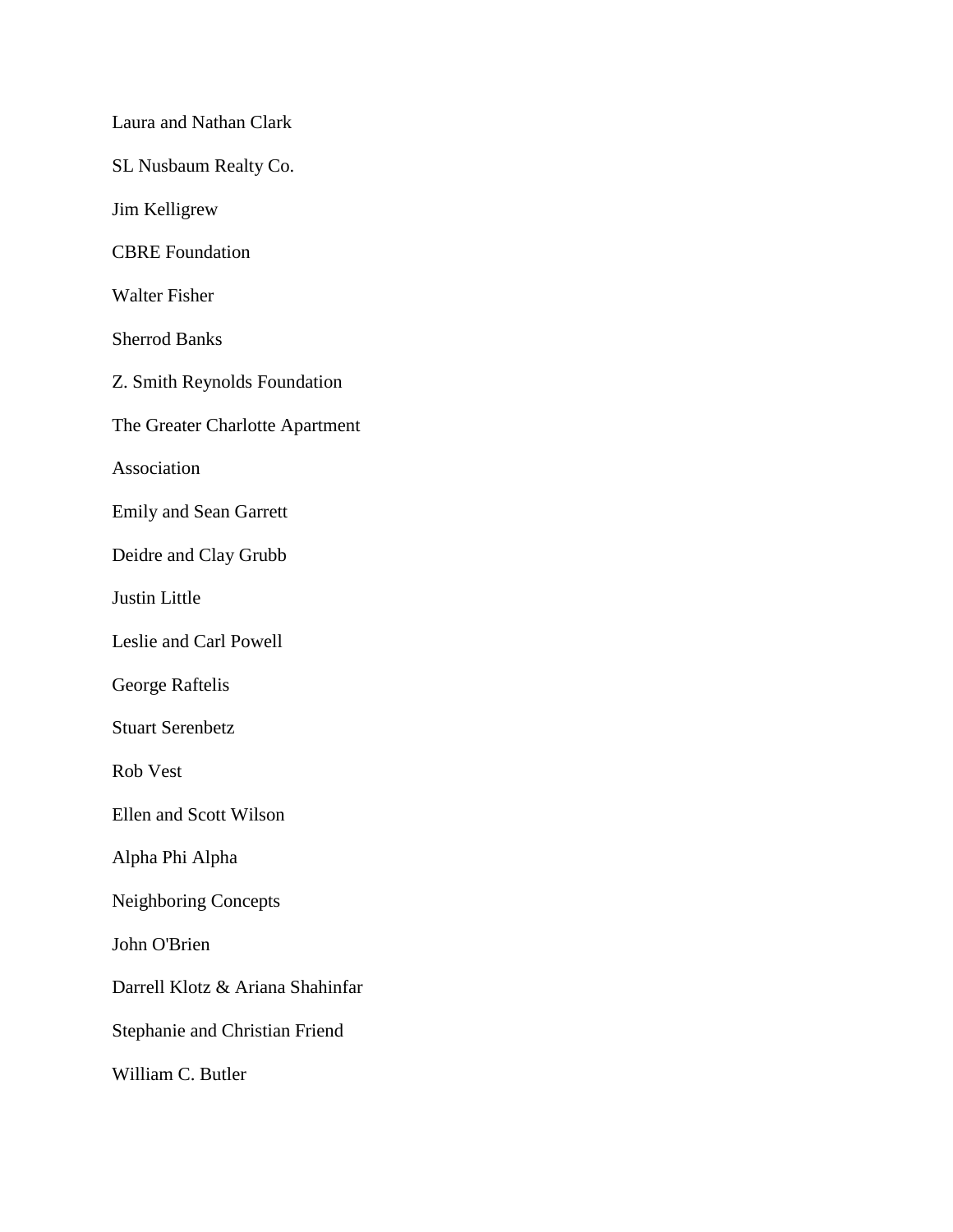Rhett Mabry

George Rohe

D. Edwin Rose

Thelma Serenbetz

Lynne and Morey Sheffer

Paul Steffens

Pamela Wideman

Barbara Wright

Vi Lyles

G&P Contractors

Dave Cable

Neil Cotty

Darryl Hemminger

Chris Jackson

LaWana Mayfield

Glen Portwood

Holly and Matt Stubbing

Foundation for the Carolinas

Lunn Enterprises - BP AMOCO

Diane Lynch

Ann Blakeney Clark

Brian Evans

Bernard Felder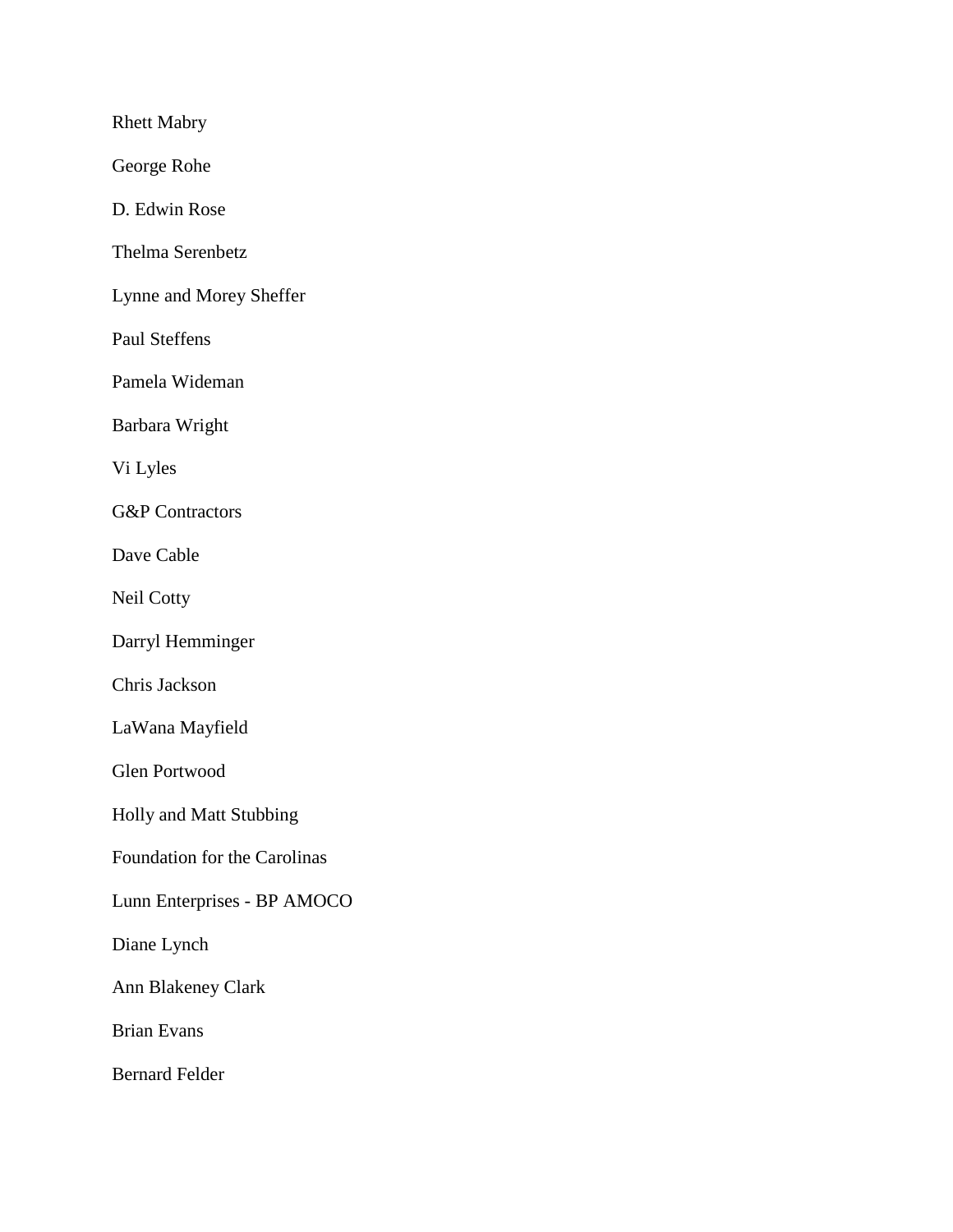Walter Fisher

Stephanie Greer Fulcher

James Glenn

Glen Hardymon

Corley Holt Esq.

Henry Lomax

Kiran Mehta

Lee Movius

Patrick Bailey, Jr.

Tom Rivers

Paul Serenbetz

Maynard Tipps

David Singleton

Dave Vickers-Koch

Clifton Larson Allen

Stephanie Al-Zubaidy

Fred Atiemo

Tara and Jim Bales

Sean Barlas

Fred Bolt

John Burns

Dumont Clarke

Darryl B. Dewberry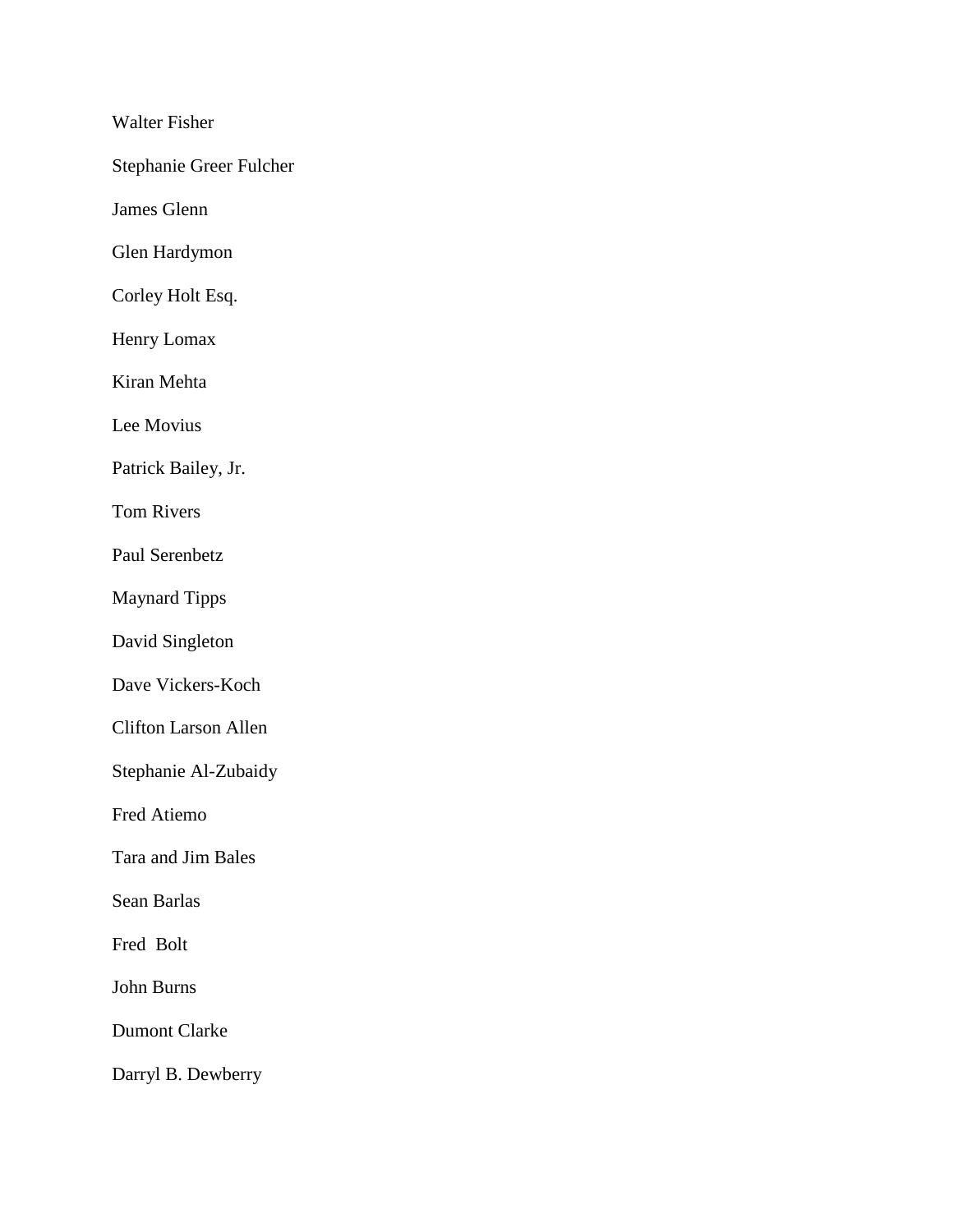Charles DuBose

Todd Farrell

Timothy Hose

Ron Knape

Brian Leary

Hal Levinson

Connor Macon

Steve McClure

Peter McLean

Aldo Muccia

John Munce

Brian Natwick

Tyler Niess

Ashley Pearson

Brent Reel

Alice Richey

Jennings Snider

Clay Serenbetz

Janet Singerman

Robert Sink

Michael Smith

John Tate

Peter TenEyck